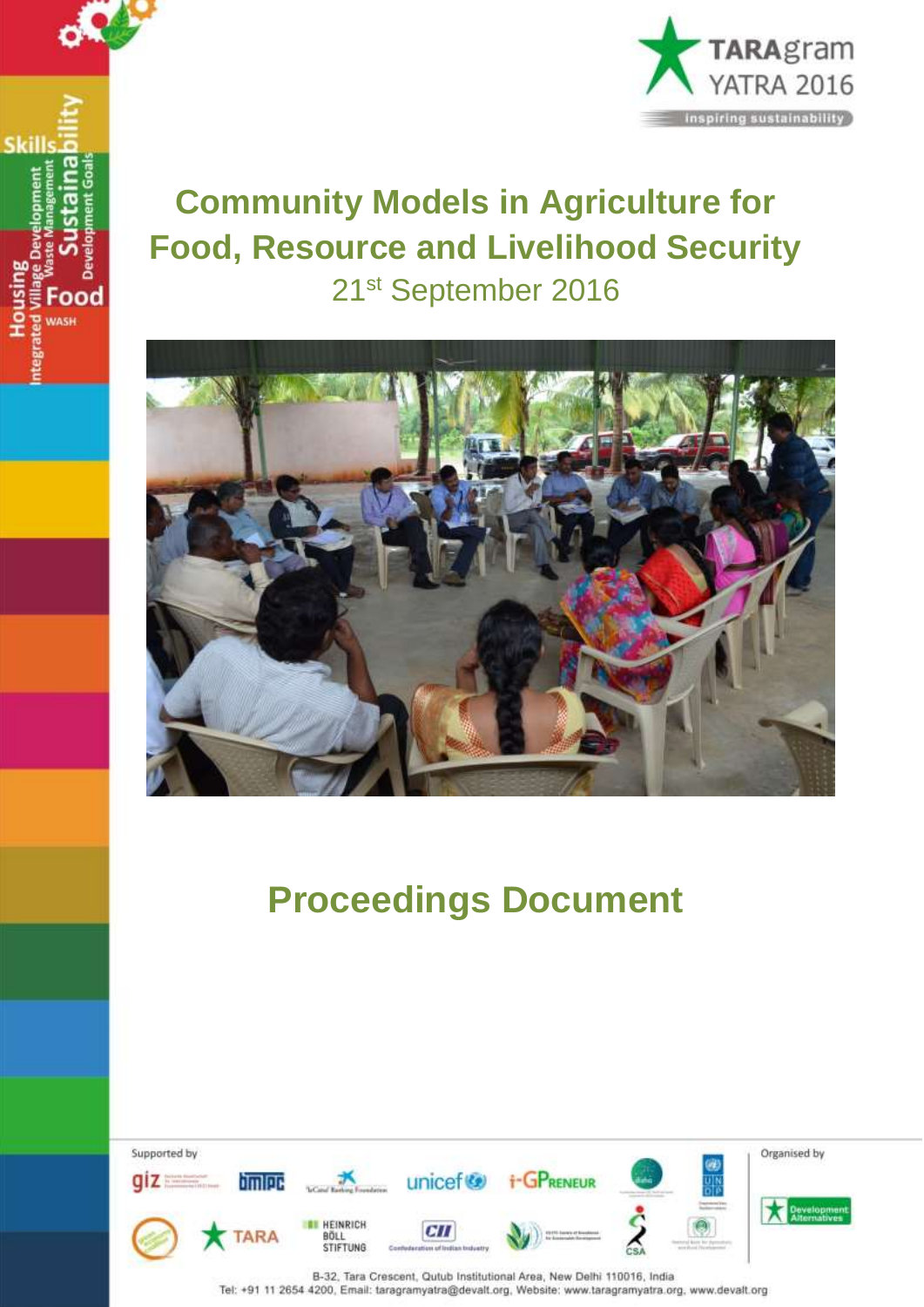

## **Introduction**

A one day consultation was organised by Development Alternatives in partnership with Centre for Sustainable Agriculture (CSA), Hyderabad on 21<sup>st</sup> of September 2016, in Medak District, Telangana. The event was supported by Heinrich Böll Foundation and NABARD, Regional Office Telengana.

It included a one day field visit and focus group discussions with member farmers of the Farmer Producer Organisation – Sahaja Aharam Producer Company Limited supported by CSA in Hyderabad, Telangana. This was followed by an on-site round table discussion on analysing the learnings in the context of the national policies on food, livelihood of small farmers and resources.

The discussion aimed to generate insights and lessons to inform the current policies for small farmers and specifically the policy on Farmer Producer Organisations, on the principles that can support development and operations of FPOs in a manner that helps maintain environmental quality, farmers' well-being and food production in agriculture.

TARAgram Yatra 2016 witnessed diverse participation – decision makers, practitioners, academicians and businesses working in areas of farmers' livelihoods and food security. Mr G Ramesh Kumar and Mr D P Dash from NABARD Regional Offices of Telangana and Andhra Pradesh respectively participated in the event. Some of the eminent civil society participants included Ms Aruna Pohl from IFHD; Mr Rabindranath from Pradan and Mr Giridhar from Vrutti Livelihoods. Prof. Rakesh Saxena from IRMA represented academia in the conference. Mr Sudarshan Suchi represented Reliance Foundation and provided insights from the business perspective. NCDEX, an online selling portal for small farmers, was represented by its Assistant Vice President, Tarun Katoch.

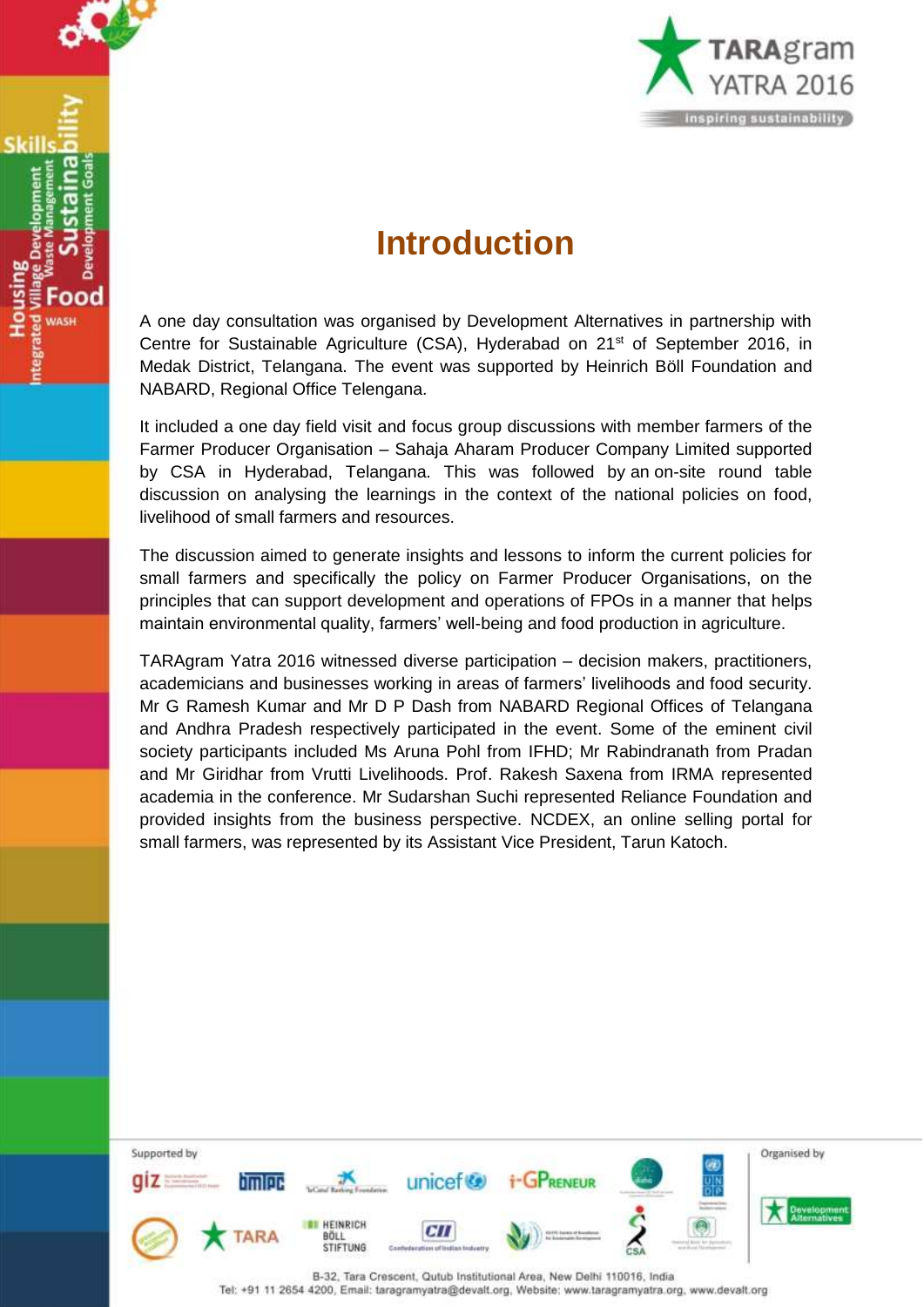

**Housing**<br>ated Village D

ēņ

å Food **WASH** 



### **Key points discussed in the focussed groups**





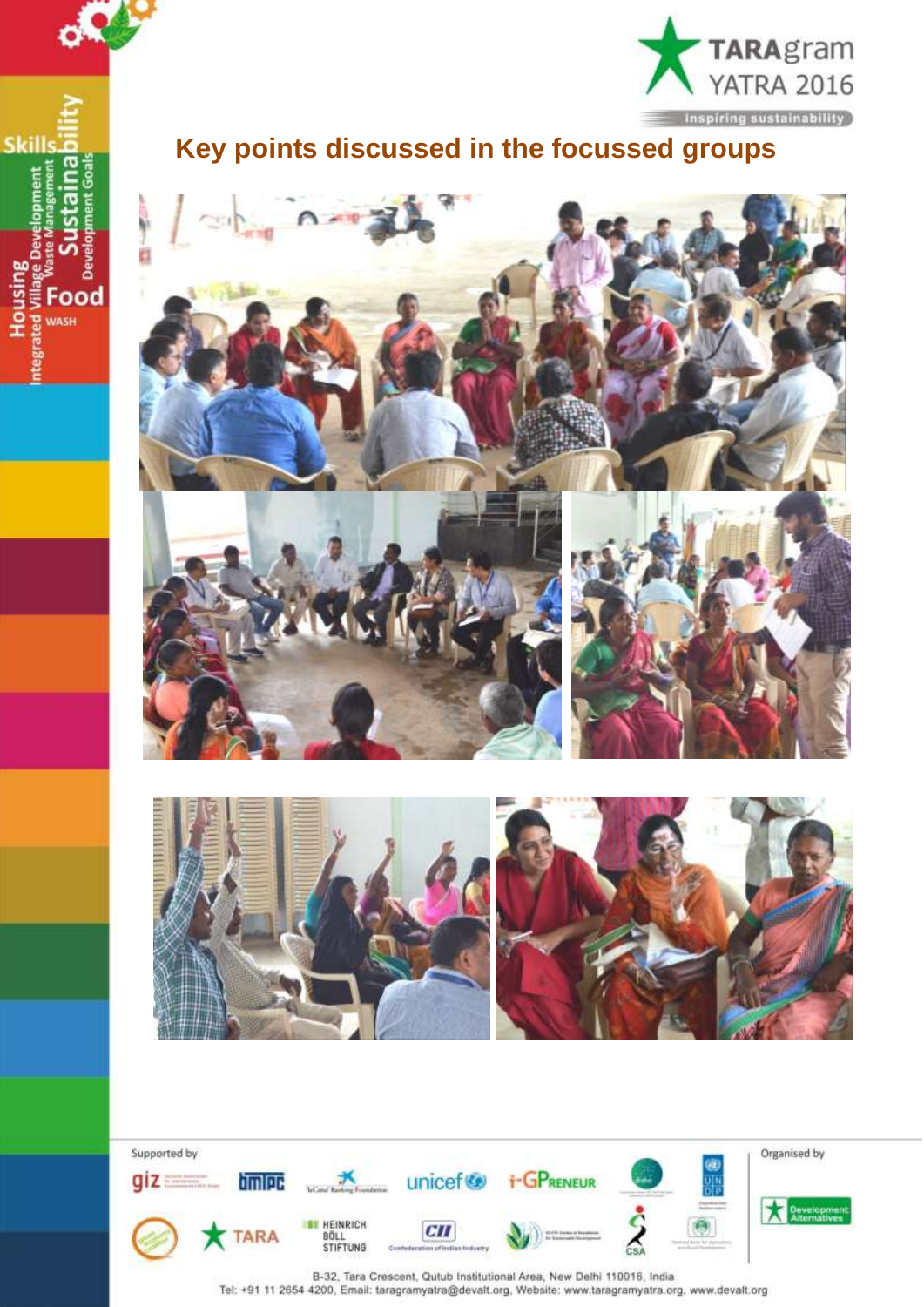

ood



The TGY 2016 participants interacted with the Sahaja Aharam Managing Board, member farmers and the management team of CSA that has supported Sahaja Aharam through its establishment, development and operations. Key observations made by TARAgram Yatra 2016 participants based on their interaction with various stakeholders of the FPO have been compiled and is reproduced below:

### *What is working?*

### *Production-end interventions for building strong foundation for FPOs*

Centre for Sustainable Agriculture had engaged with identified farmers in Medak district for around a decade on production technologies and methods for better productivity and ensuring soil and water balance, before they initiated the organisation of the farmers in the form of Suraksha Farmer Producer Company Limited. CSA identified high input prices as one of the major barriers resulting in low profits and explored natural, locally available inputs such as bio-manures and biofertilisers and promoted their adoption by the farmers.

### *Distinct positive relation with FPO-NGO institutions vis-à-vis other institutions*

Sustained engagement of NGOs with the beneficiary communities represented by the FPOs nurtured by them result in trust and positive relation between them, building an enabling environment for learning and development initiatives. The Self Help Groups and Micro-Finance Institutions which basic ideology in collective savings by a community and may or may not follow investment of this savings in any productive economic activity. The business driven entrepreneurial model rooted in an FPO, was found to be more attractive, as pointed out by some of the farmer members during the discussion.

### *Identified market for organic products that ensures optimum price for food produce*

Support at the production end of the value chain needs to be complemented with a parallel development of market for organic products. The market support to reach out to urban markets to secure premium prices was taken by Suraksha Farmer Producer Company and the Sahaja Aharam Producer Company Limited. The FPO, as the primary function of market connect to the farmers for getting optimum prices for their produce was felt to be successfully working, according to the farmer member interactions of the field.

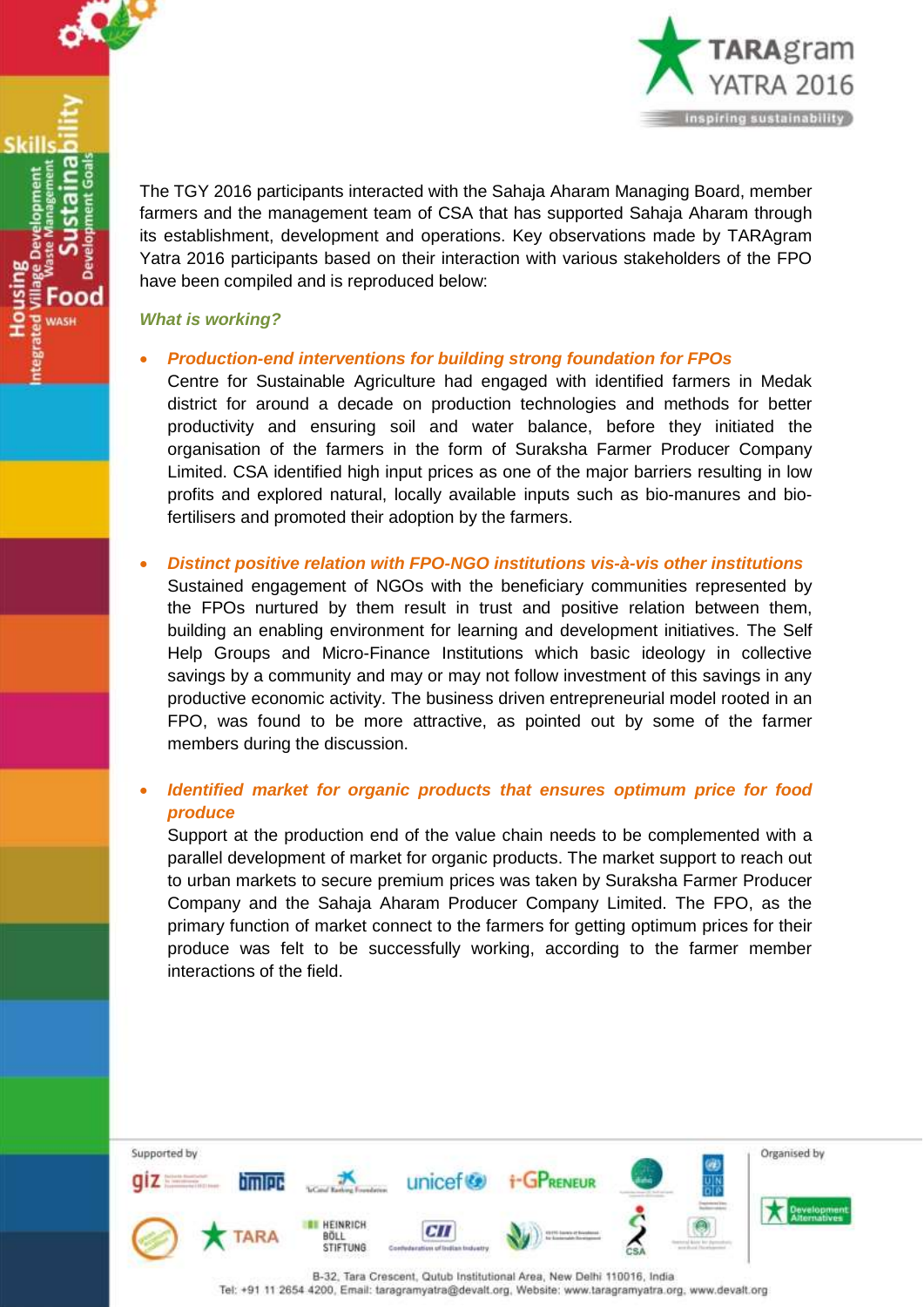

ood



*What is inhibiting?*

### *The trade-offs inherent in organic systems of farming*

Organic systems of farming are understood by farmers as being good for the environment as well as the health of both farmers and consumers of food. However, organic farming is also perceived to be associated with comparatively lower productivities and higher labour intensiveness as compared to general production systems. The barrier of low productivity can be overcome through market linkages that provide improved price support and the barrier itself becomes redundant in the long run. The choice that a farmer makes depends on perceived potential of achieving higher margins on organic produce as well as the availability of affordable labour.

### *Difficulty to balance high taxes and poor availability of credit at the same time*

The Sahaja Aharam Producer Company Limited identified high taxes as one of the biggest barriers to stability in business performance of the Company. High incomes attract high income tax rates, even as high as 20 per cent. The irony here is that if the Company shows lower income on the balance sheet, it indicates poor business performance and makes it difficult to access credit from banks for operations. It seems that a producer company does not have provision of patronage refund (price difference/ bonus) like the cooperatives have. It allows the cooperatives to reduce taxable profit by giving patronage refund to the members. The purpose of a cooperative is to provide the maximum possible return per unit of their produce (initial price received plus patronage refund) or to charge the lowest possible price for their purchase of inputs (initial price paid minus the refund). A cooperative is not interested in maximising profit. If the provision of patronage refund is available for a producer company, it may reduce its profits and serve its owner members better. The financial institutions need to understand this and not make profit as the basis for advancing credit to a cooperative.

### *Inadequacy of managerial skills as are required to successfully operate FPOs in their Governing Boards*

The skills set of most Governing Boards of Producer Companies substantively lack in managerial, technical and business skills that are required for running a Farmer Producer Company. The huge skill gap here is a major concern for long term sustainability of Producer Companies. For the Producer Company to operate in the best interests of its members and the larger community, with full ownership, skilling of the governing board emerges as an essential prerequisite for the long term sustainability of the FPO.

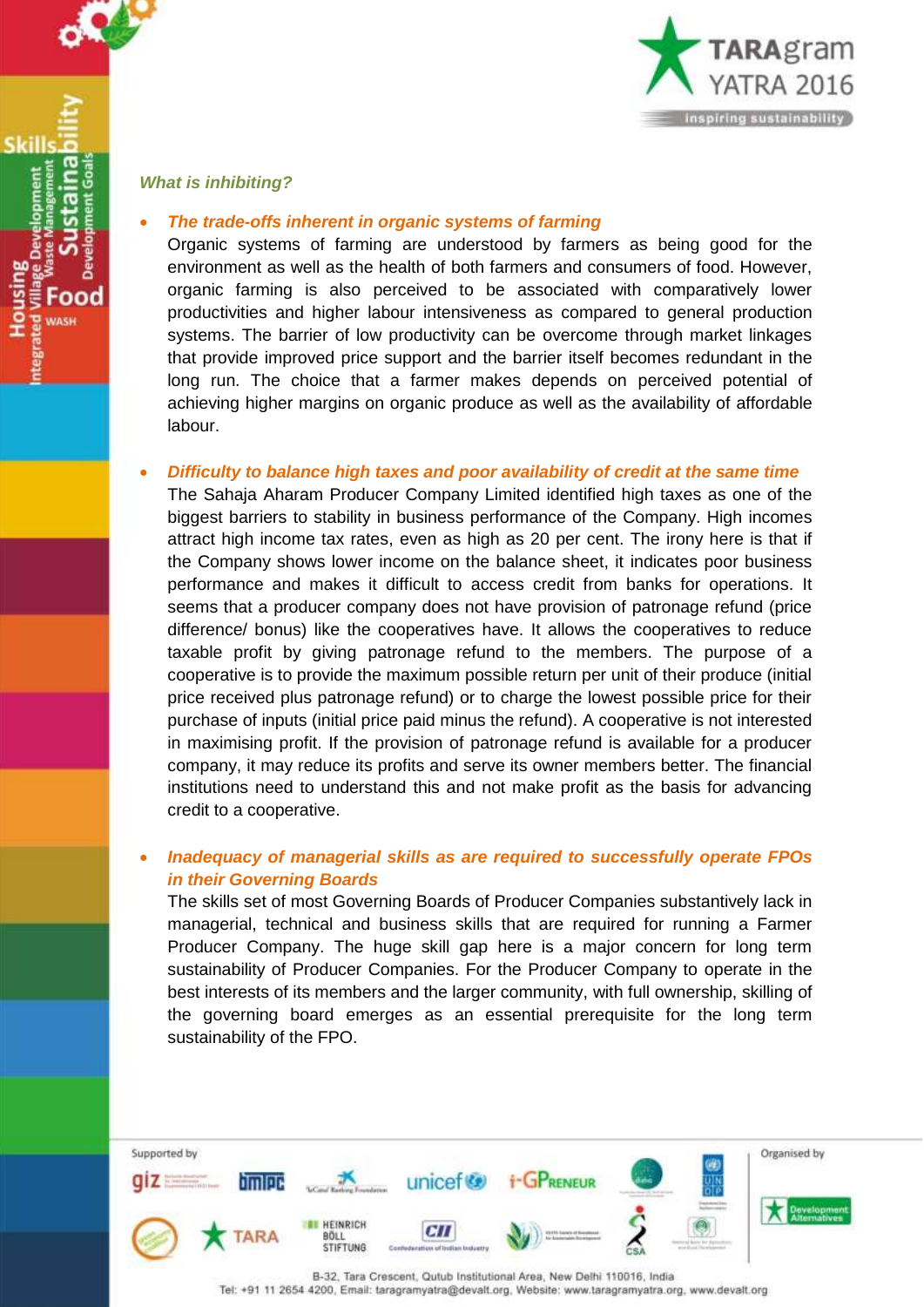

**Housing** 

Food WASH



# **Challenges identified with programmes for development of FPOs in India**







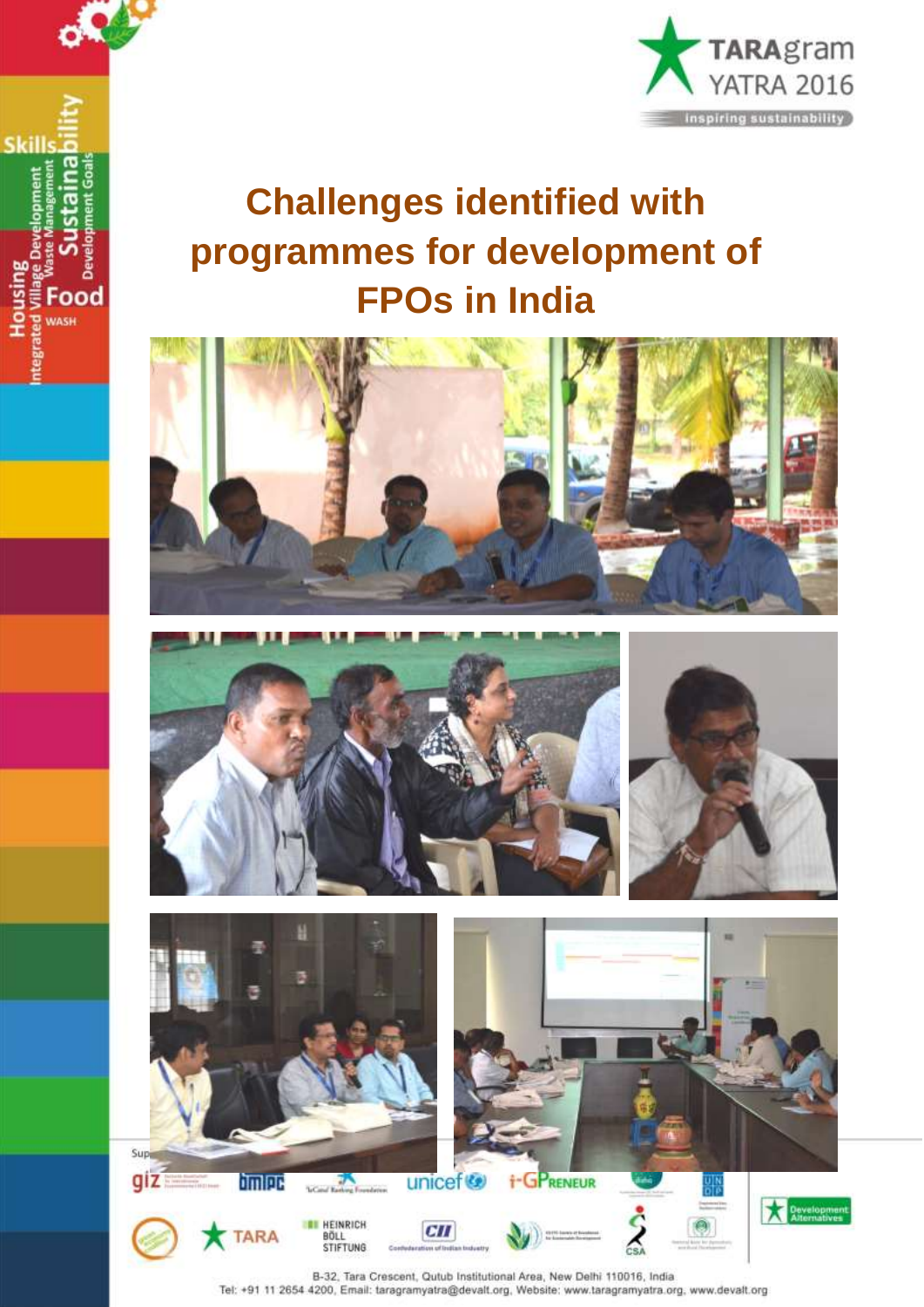

### **CONCEPTUAL**

 *Lack of clarity amongst stakeholders on mandate of Farmer Producer Organisation vis-a-vis that of Farmer Producer Company*

It was observed by some participants that the two terms – Farmer Producer Organisation (FPO) and Farmer Producer Company (FPC) are sometimes used interchangeably even though they distinct in their mandate and institutional and legal framework. This point to a lack of clarity amongst stakeholders on the specific mandate and foundational principles of each of these two types of institutions and thereby a dilution in the effective realisation of the same. Producer Company is generally the more popular of the two terms, and this inadvertently leads to an emphasis on business performance of the entity, often at the cost of its institutional strengthening, which forms the core of a robust Farmer Producer Organisation. A Farmer Producer Company (FPC) is a sub-category of Farmer Producer organisations (FPO). A cooperative of farmers is also an FPO.

### *Haste in effort to scale without prior investment in market research and establishment of institutional systems*

The policies and programmes of NABARD and SFAC pertaining to FPOs are perceived by some as leading to the imposition of a pre-designed model on farming communities and as being driven by annual targets for the establishment of FPOs at scale. Such 'mission mode' establishment of FPOs, without parallel investments in market research, feasibility studies and institutional strengthening that build the foundation for long term sustainability makes it difficult for the FPOs to grow organically beyond crossing the threshold of successful registration. A bottom up approach is needed rather than the top down approach that is presently followed.

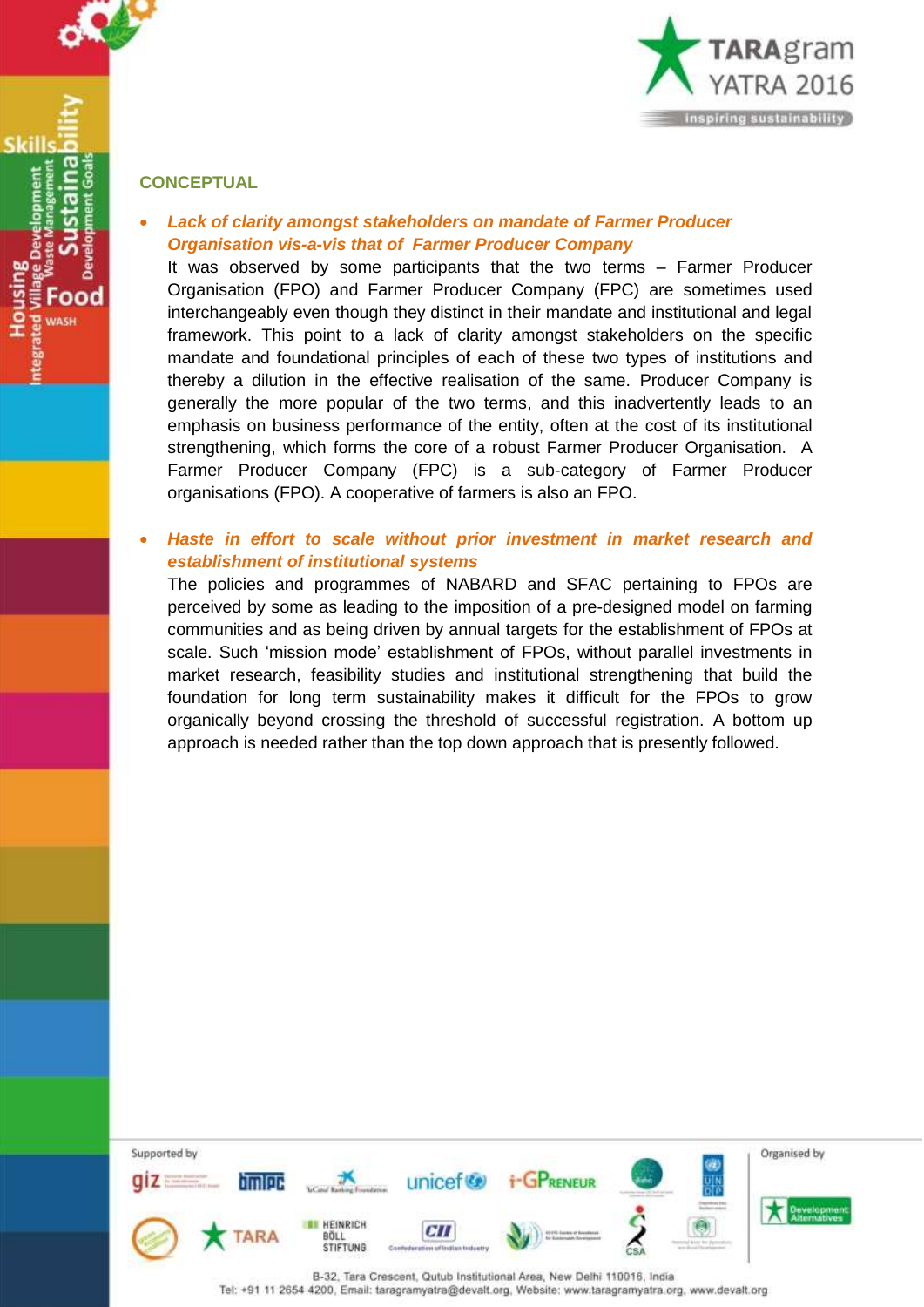

**OPERATIONAL** 

Skill

ood

### *Restricted ownership amongst members owing to persistence of the beneficiary mind set*

The farmers identify themselves as beneficiaries and customers of the services provided by the Farmer Producer Organisation but not necessarily as owners of the FPO. They transact with the FPO for the purpose of agri-inputs purchase and linking with markets for sale of produce. Ownership of members in operations and business management however is mostly absent. Inadequacy in skill sets amongst the Board of Directors as required for effective operations of FPO, including organisational, managerial and business skills, also contribute to this restricted ownership.

### *Narrow focus on financial turnover as sole performance indicator*

Emphasis on tracking of financial turnover as the key performance indicator undermines the various other potential impacts of an FPO and may thus be misleading with respect to an assessment on overall or triple bottom line outcomes. Some of these outcomes include the impact on natural resource management, farmer incomes and community participation and ownership in the institution. It is also important to evaluate incremental improvements in institutional strength and not just against ambitious and often arbitrary turnover targets.

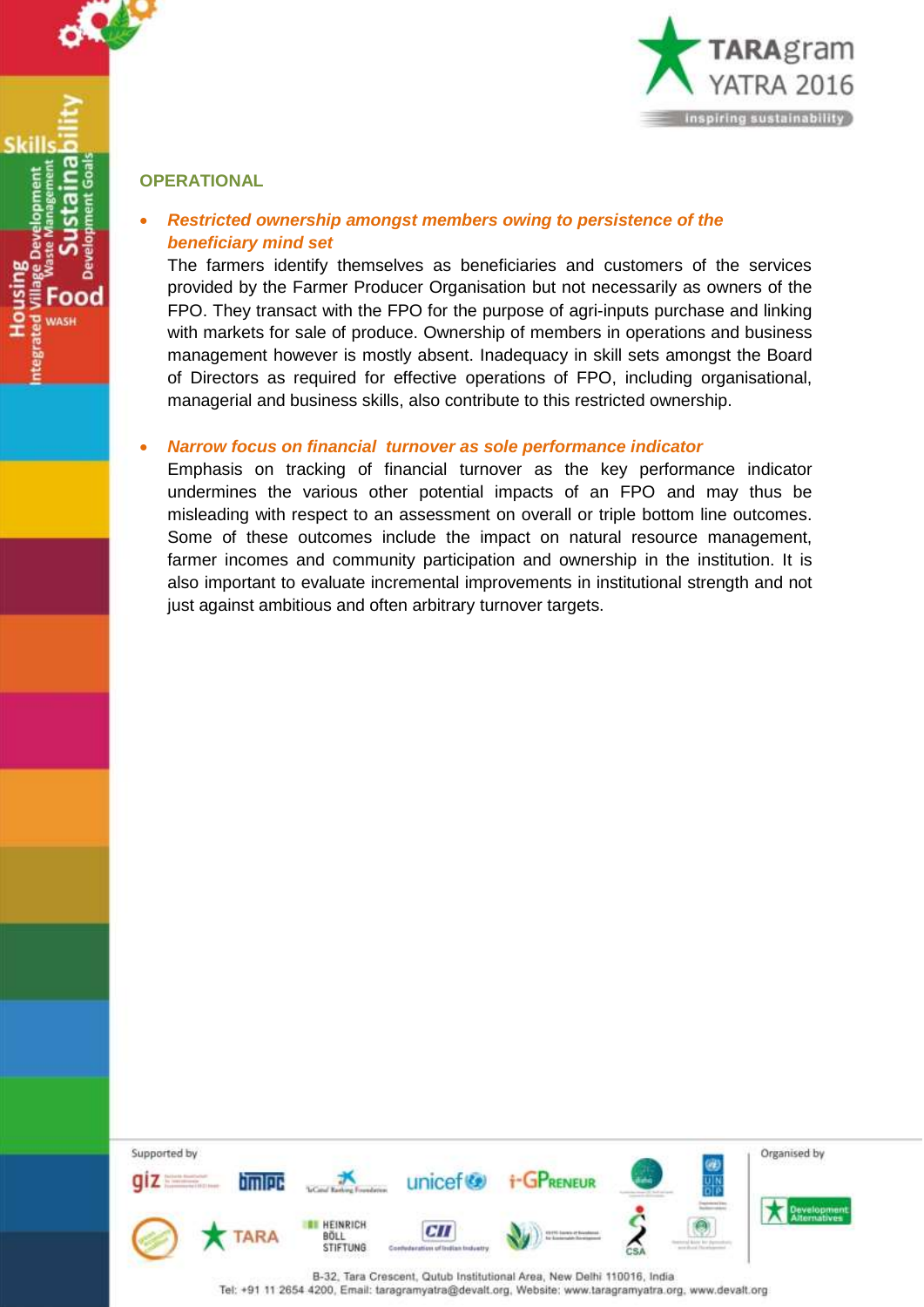



## **Key Policy Recommendations**







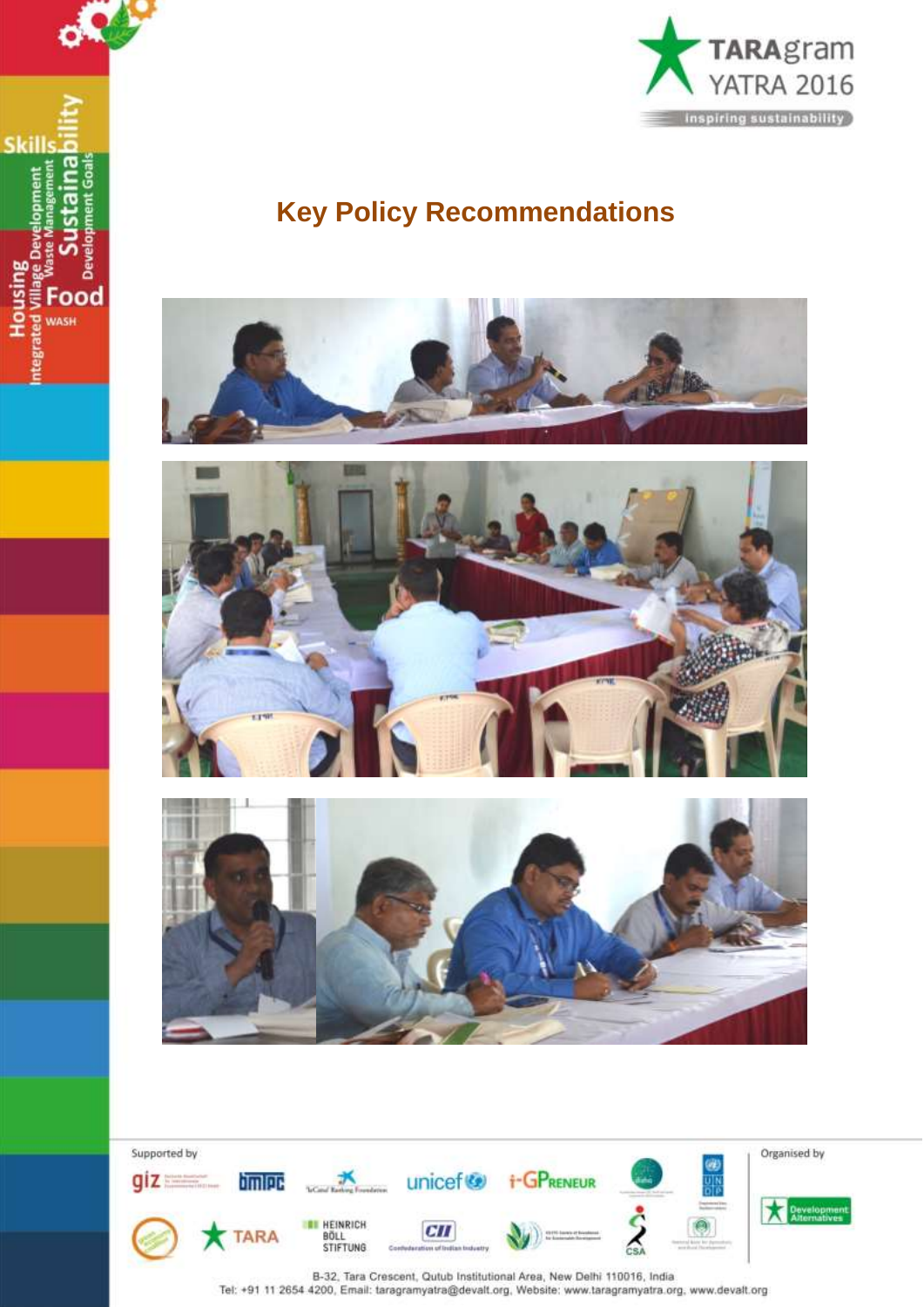

ood **MASH** 



### **FPO Programme Design**

- Institutional strengthening is a long term process which needs to allow for scope and time for the organic evolution of the institution. A hasty approach akin to that of an 'injection of steroids', as in the case of annual targets of government programmes in terms of setting up more FPOs, SHGs, MFIs is designed for failure.
- Tax relaxations and fiscal incentives can support the nurturing of FPOs when these are at a nascent stage. However it needs to be noted that the nature of support represented by subsidies and grants generally tends to lead to dependence and hinders the organic growth and development of the institution. Therefore incentives and relaxation policies should incentivise FPOs that demonstrate organic growth.
- A strong agricultural production system that is also sustainable and climate adaptive should be a pre-condition for the initiation and development of a FPO. Invest in the development of such agricultural systems could also be made an integral part of FPO development programmes in any region.
- Commitment of NGOs and other civil society entities towards providing nurturing and handholding support to FPOs during their establishment and maturation phase is considered critical to their development and long term sustainability. Engagement of organisations with local ground presence in such roles enables the support services to be contextualised and responsive to emerging needs of the FPO and also facilitates the mobilisation processes. Already successful FPOs like dairy cooperatives in Gujarat and others should be involved in forming viable FPCs.
- The choice of production systems, in areas where FPOs are promoted should take into account market demands, nutritional demands of the farmers' households and the environmental conditions in the region.
- FPO development initiatives should adopt an integrated approach that invests in building a supportive ecosystem that includes availability of credit support, human resources and skills support and technology support. It should look at scaling up the idea of the FPO for support and participation by large proportion of the community at the local level.
- Main purpose of forming FPOs is to increase income of Farmers and reduce their risks. Income can be increased either by increasing productivity or by getting higher market prices. Increasing productivity has limited scope so focus should be laid on connecting them to penultimate buyers and which in-turn will give better prices. For that awareness and training should be imparted to FPOs regarding aggregation, grading, and proper packaging. Infrastructure should be developed for the same. They should also be encouraged to use electronic markets which results in reducing price fluctuation risks, brings in more buyers, efficient price discovery and also provide proper storage facility.

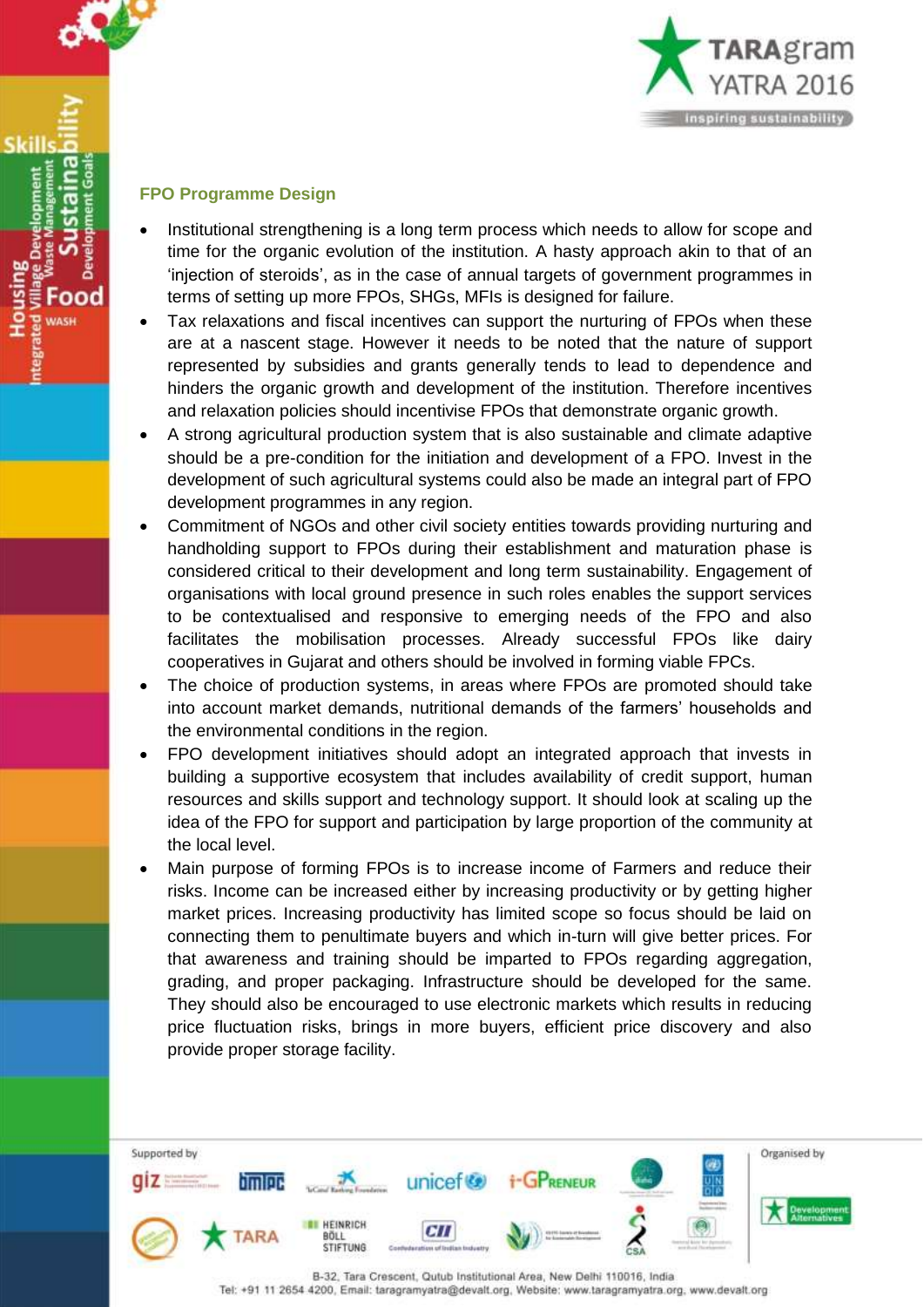

Housing<br>ted Village Develo<br>and Village Develo<br>and Waste Man<br>and Construction

ma ŝ

Develor

Food **WASH** 



### **FPO Programme Evaluation**

- An interesting indicator for assessing the value of an FPO to its member farmers may be the percentage of farmers' total produce that they sell through the FPO. In case of complete ownership and usefulness, this percentage should come close to 90-100%
- Indicators to assess the organisational strength and resilience of FPOs are critical for their true evaluation.
- The policy document on FPOs/ FPCs (Ministry of Agriculture) lists many useful indicators for evaluation of FPCs which are not being followed in practice
- Assessment framework for FPOs must include indicators to track incremental improvements and not just arbitrary turnover targets.
- A successful FPO is the one that acts as a catalyst for improving farmers' income while also resulting in environmental outcomes. An FPO should not be considered to be an end in itself. Empowered and satisfied producers taking full ownership of the institution is a ultimate indicator for assessing the health of an FPO.



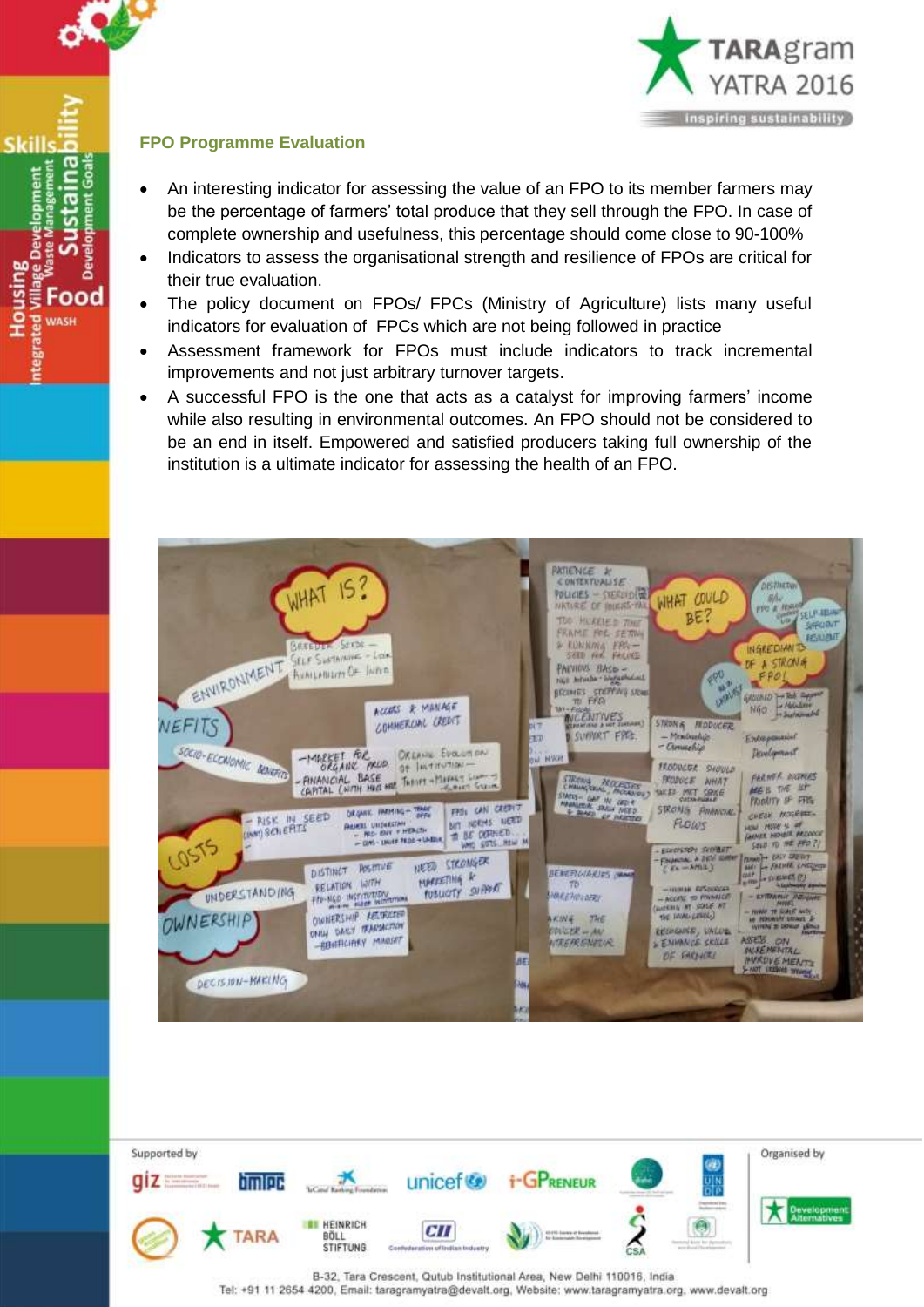



o٣

**Skills** 

**Housing** 

WASH

### **TARAgram Yatris 2016 – "Food, Resources and livelihoods"**